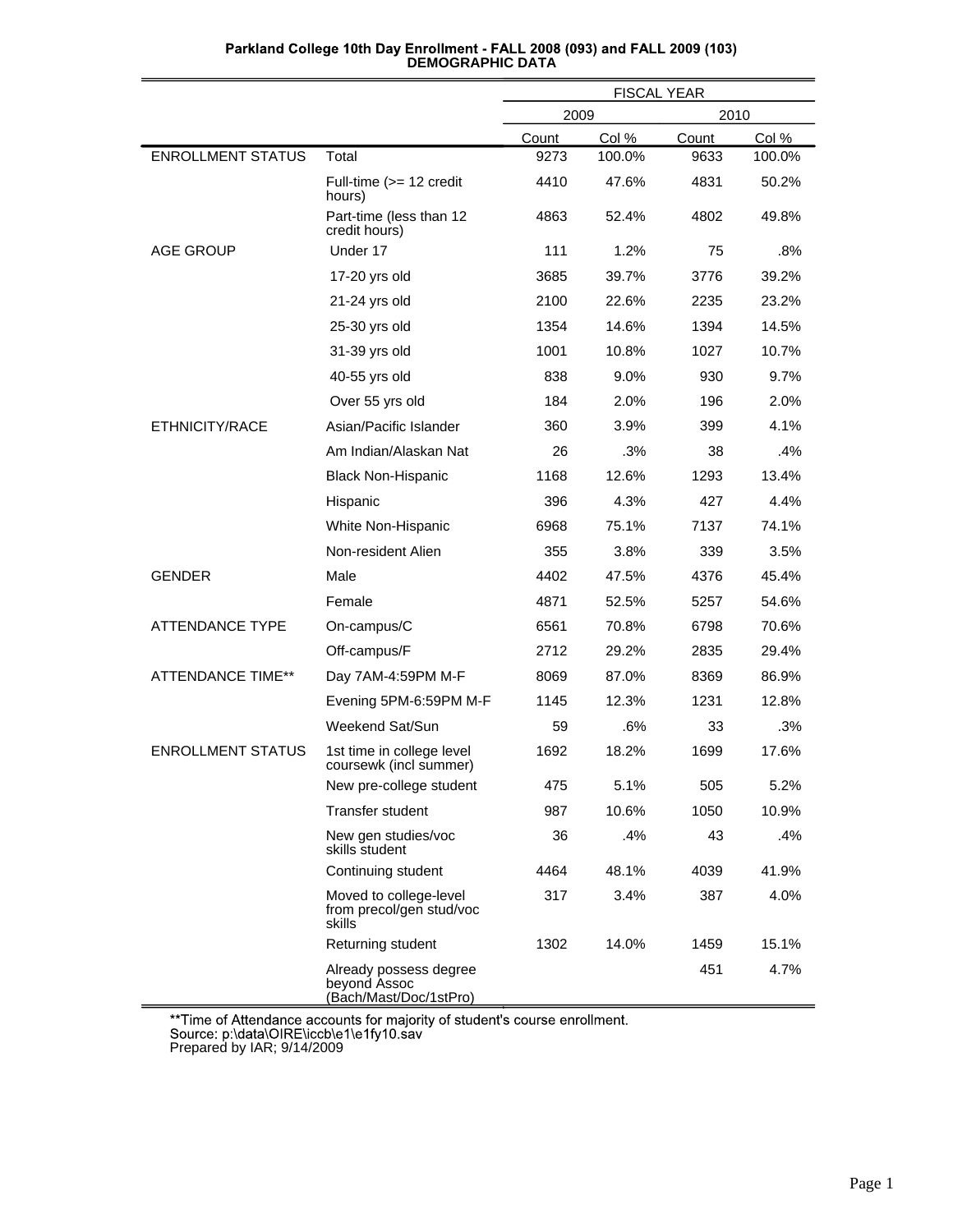|                                       |                                                              | <b>FISCAL YEAR</b> |       |       |       |
|---------------------------------------|--------------------------------------------------------------|--------------------|-------|-------|-------|
|                                       |                                                              | 2009               |       | 2010  |       |
|                                       |                                                              | Count              | Col % | Count | Col % |
| <b>STUDENT LEVEL</b>                  | Freshman                                                     | 4704               | 50.7% | 4562  | 47.4% |
|                                       | Sophomore                                                    | 3387               | 36.5% | 3478  | 36.1% |
|                                       | <b>Dual Enrollment</b>                                       | 7                  | .1%   | 22    | .2%   |
|                                       | Unclassified/other                                           | 1175               | 12.7% | 1212  | 12.6% |
|                                       | <b>Dual Credit</b>                                           |                    |       | 359   | 3.7%  |
| <b>RESIDENCY</b>                      | In-district                                                  | 6758               | 72.9% | 7431  | 77.1% |
|                                       | Out-of-district                                              | 2089               | 22.5% | 1750  | 18.2% |
|                                       | Out-of-stat                                                  | 102                | 1.1%  | 139   | 1.4%  |
|                                       | <b>Foreign Country</b>                                       | 324                | 3.5%  | 313   | 3.2%  |
| <b>STUDENT INTENT</b>                 | Prepare for transfer                                         | 463                | 5.0%  | 419   | 4.3%  |
|                                       | Improve skills for present<br>job                            | 99                 | 1.1%  | 78    | .8%   |
|                                       | Prepare for job<br>immediately after com<br>college          | 468                | 5.0%  | 440   | 4.6%  |
|                                       | Prepare for GED/improve<br>basic ac skills                   | 17                 | .2%   | 20    | .2%   |
|                                       | Personal interest - not<br>career oriented                   | 152                | 1.6%  | 138   | 1.4%  |
|                                       | Other or unknown                                             | 8074               | 87.1% | 8538  | 88.6% |
| <b>ENROLLMENT</b><br><b>OBJECTIVE</b> | Complete one or several<br>courses                           | 2919               | 31.5% | 2909  | 30.2% |
|                                       | Complete a Certificate                                       | 503                | 5.4%  | 426   | 4.4%  |
|                                       | Complete Assoc degree                                        | 5851               | 63.1% | 6298  | 65.4% |
| <b>TRANSFER PLANS</b>                 | NOT planning transfer                                        | 8699               | 93.8% | 9108  | 94.5% |
|                                       | YES, planning transfer                                       | 574                | 6.2%  | 525   | 5.5%  |
| <b>HIGHEST DEG EARNED</b>             | Assoc Deg/A                                                  | 156                | 1.7%  | 156   | 1.6%  |
|                                       | Bachelor Deg/B                                               | 295                | 3.2%  | 322   | 3.3%  |
|                                       | Certificate/C                                                | 75                 | .8%   | 82    | .9%   |
|                                       | Doctoral/D                                                   | 16                 | .2%   | 25    | .3%   |
|                                       | GED/G                                                        | 182                | 2.0%  | 220   | 2.3%  |
|                                       | High School Dip/H                                            | 6042               | 65.2% | 6365  | 66.1% |
|                                       | Master Deg/M                                                 | 81                 | .9%   | 94    | 1.0%  |
|                                       | None/N                                                       | 117                | 1.3%  | 117   | 1.2%  |
|                                       | Other/O                                                      | 172                | 1.9%  | 167   | 1.7%  |
|                                       | First Prof (Dental, Law,<br>$etc$ )/P                        | 4                  | .0%   | 10    | .1%   |
|                                       | Passed one college-level<br>course but did not<br>graduate/S | 662                | 7.1%  | 732   | 7.6%  |
|                                       | Unknown/U                                                    | 1471               | 15.9% | 1343  | 13.9% |
| <b>ATHLETIC AID</b>                   | No Financial Assistance                                      | 9088               | 98.0% | 9455  | 98.2% |
|                                       | Scholarship Athlete                                          | 185                | 2.0%  | 178   | 1.8%  |

## Parkland College 10th Day Enrollment - FALL 2008 (093) and FALL 2009 (103)<br>DEMOGRAPHIC DATA

\*\*Time of Attendance accounts for majority of student's course enrollment.<br>Source: p:\data\OIRE\iccb\e1\e1fy10.sav<br>Prepared by IAR; 9/14/2009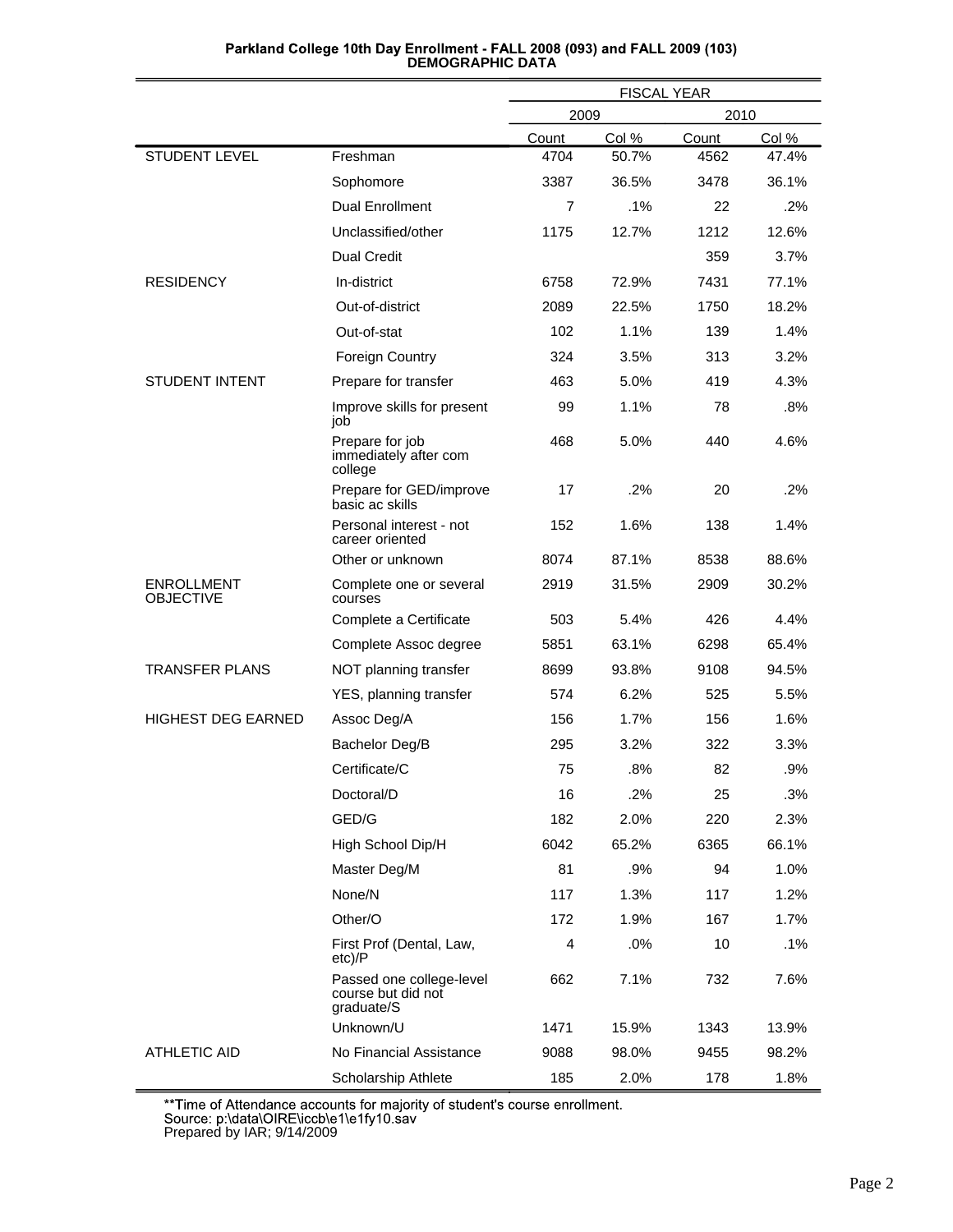|                      |                           | <b>FISCAL YEAR</b> |        |       |        |
|----------------------|---------------------------|--------------------|--------|-------|--------|
|                      |                           | 2009<br>2010       |        |       |        |
|                      |                           | Count              | Col %  | Count | Col %  |
| SPORT W/ATHLETIC AID | Not a Scholarship Athlete | 9088               | 98.0%  | 9455  | 98.2%  |
|                      | <b>Basketball</b>         | 26                 | .3%    | 27    | .3%    |
|                      | Baseball (not soft)       | 36                 | .4%    | 33    | .3%    |
|                      | All other sports          | 123                | 1.3%   | 118   | 1.2%   |
|                      | Total                     | 9273               | 100.0% | 9633  | 100.0% |

## Parkland College 10th Day Enrollment - FALL 2008 (093) and FALL 2009 (103)<br>DEMOGRAPHIC DATA

\*\*Time of Attendance accounts for majority of student's course enrollment.<br>Source: p:\data\OIRE\iccb\e1\e1fy10.sav<br>Prepared by IAR; 9/14/2009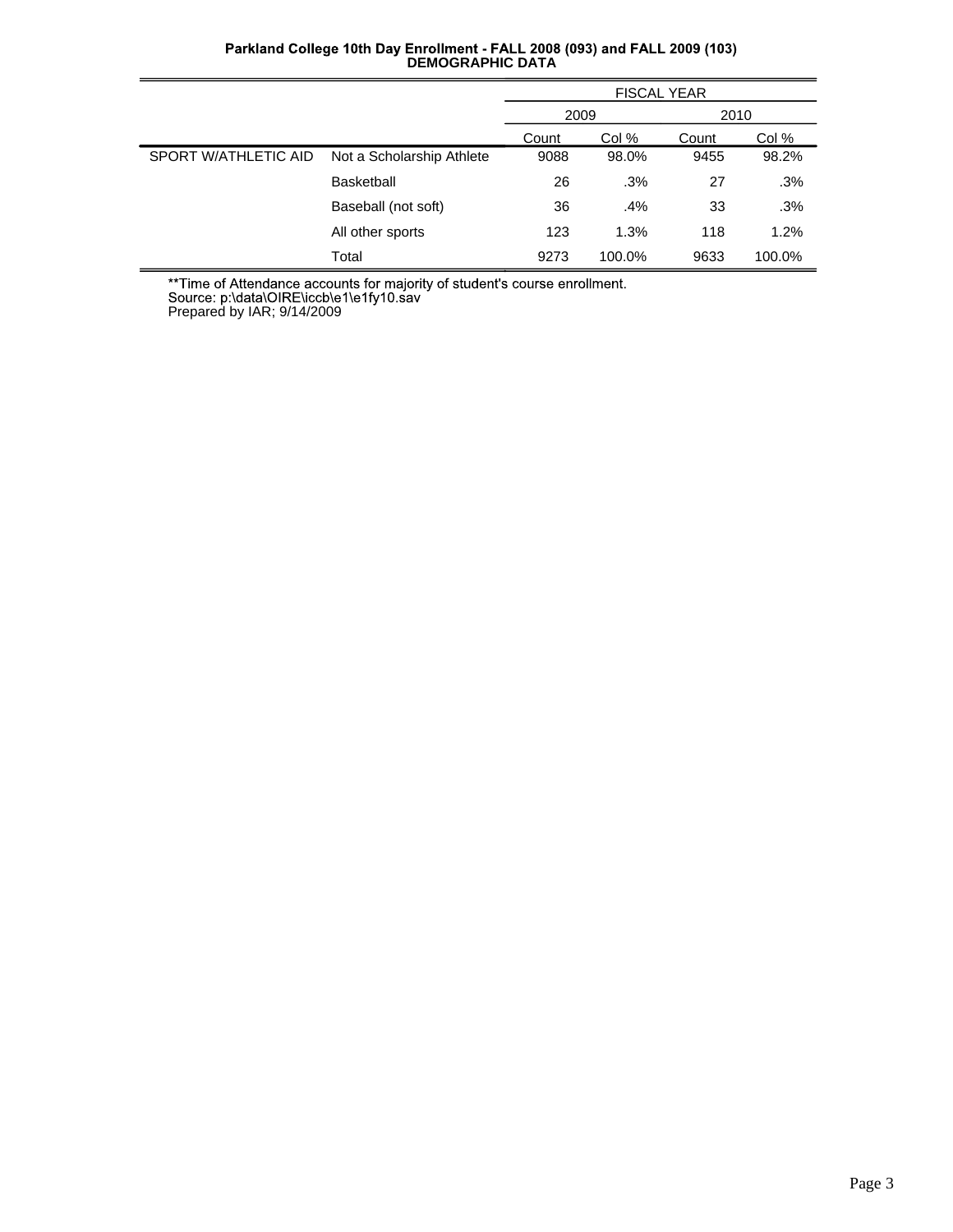|               |               | <b>FISCAL YEAR</b> |       |                |       |  |
|---------------|---------------|--------------------|-------|----------------|-------|--|
|               |               | 2009               |       | 2010           |       |  |
|               |               | Count              | Col % | Count          | Col % |  |
| <b>COUNTY</b> | Adams         | 6                  | .1%   | 9              | .1%   |  |
|               | Alexander     | $\overline{2}$     | .0%   | 1              | .0%   |  |
|               | <b>Bond</b>   | 1                  | .0%   | $\overline{2}$ | .0%   |  |
|               | Boone         | 5                  | .1%   | 8              | .1%   |  |
|               | <b>Brown</b>  | 1                  | .0%   | $\overline{2}$ | .0%   |  |
|               | <b>Bureau</b> | 10                 | .1%   | 8              | .1%   |  |
|               | Calhoun       | $\overline{c}$     | .0%   | 1              | .0%   |  |
|               | Carroll       | $\overline{c}$     | .0%   | 1              | .0%   |  |
|               | Cass          | 4                  | .0%   | 3              | .0%   |  |
|               | Champaign     | 5243               | 56.5% | 5824           | 60.5% |  |
|               | Christian     | 14                 | .2%   | 9              | .1%   |  |
|               | Clark         | $\overline{7}$     | .1%   | 8              | .1%   |  |
|               | Clay          |                    |       | 1              | .0%   |  |
|               | Clinton       | 5                  | .1%   | 3              | .0%   |  |
|               | Coles         | 34                 | .4%   | 33             | .3%   |  |
|               | Cook          | 733                | 7.9%  | 591            | 6.1%  |  |
|               | Crawford      | $\overline{7}$     | .1%   | 9              | .1%   |  |
|               | Cumberland    | 11                 | .1%   | 6              | .1%   |  |
|               | De Kalb       | 9                  | .1%   | 8              | .1%   |  |
|               | De Witt       | 88                 | .9%   | 99             | 1.0%  |  |
|               | Douglas       | 358                | 3.9%  | 372            | 3.9%  |  |
|               | Du Page       | 64                 | .7%   | 59             | .6%   |  |
|               | Edgar         | 26                 | .3%   | 32             | .3%   |  |
|               | Edwards       | $\overline{c}$     | .0%   | 4              | .0%   |  |
|               | Effingham     | 38                 | .4%   | 43             | .4%   |  |
|               | Fayette       | 1                  | .0%   |                |       |  |
|               | Ford          | 319                | 3.4%  | 330            | 3.4%  |  |

#### **Parkland College 10th Day Enrollment - FALL 2008 (093) and FALL 2009 RESIDENCY DATA**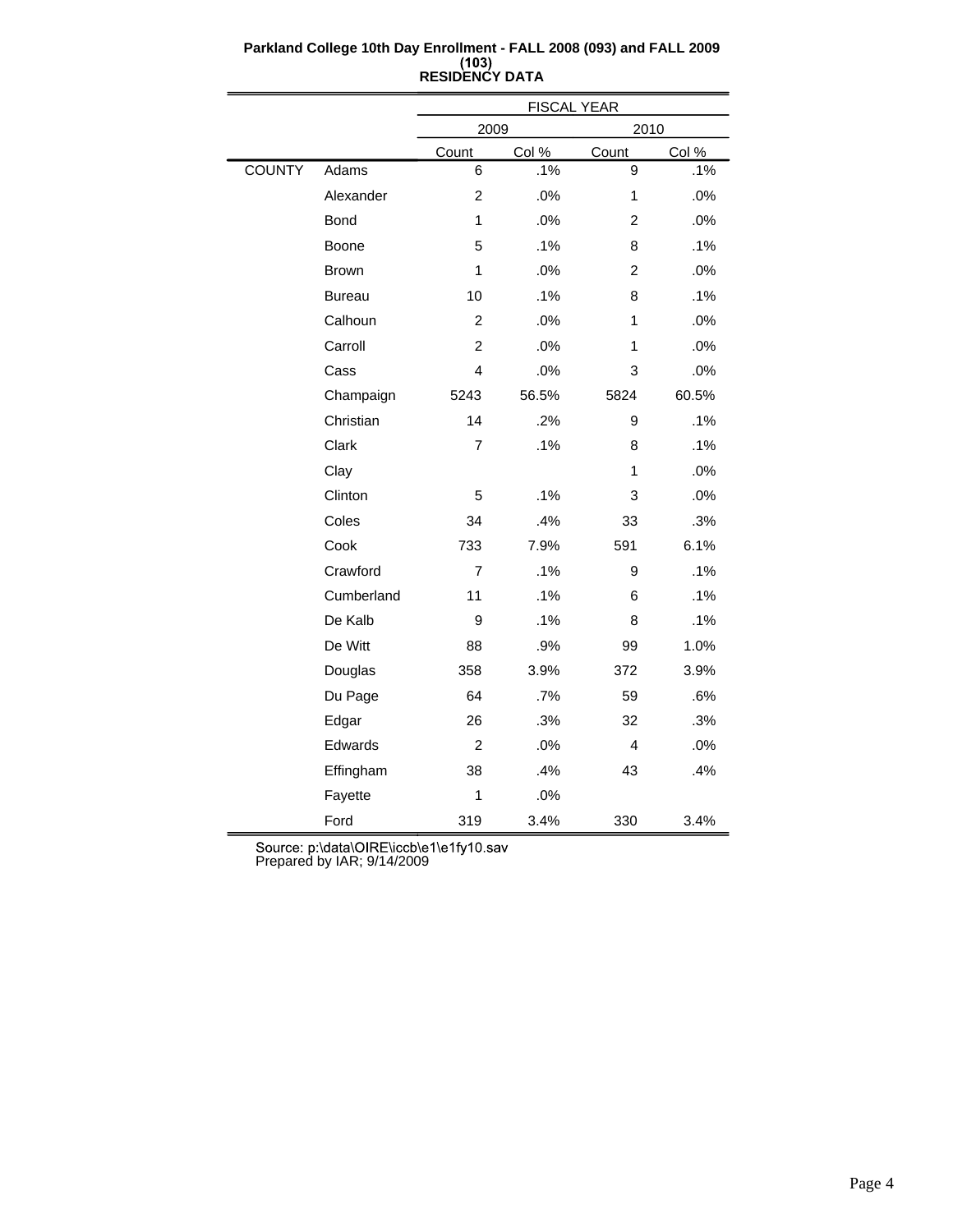|               |            | <b>FISCAL YEAR</b> |       |                |       |  |  |
|---------------|------------|--------------------|-------|----------------|-------|--|--|
|               |            | 2010<br>2009       |       |                |       |  |  |
|               |            | Count              | Col % | Count          | Col % |  |  |
| <b>COUNTY</b> | Franklin   | 1                  | .0%   |                |       |  |  |
|               | Fulton     | 11                 | .1%   | 5              | .1%   |  |  |
|               | Gallatin   | 1                  | .0%   |                |       |  |  |
|               | Greene     | 2                  | .0%   |                |       |  |  |
|               | Grundy     | 3                  | .0%   | 10             | .1%   |  |  |
|               | Hancock    | $\mathbf{1}$       | .0%   |                |       |  |  |
|               | Henderson  | 1                  | .0%   | 1              | .0%   |  |  |
|               | Henry      | 6                  | .1%   | 7              | .1%   |  |  |
|               | Iroquois   | 193                | 2.1%  | 206            | 2.1%  |  |  |
|               | Jackson    | 4                  | .0%   | 12             | .1%   |  |  |
|               | Jasper     | 4                  | .0%   | 3              | .0%   |  |  |
|               | Jefferson  | $\overline{2}$     | .0%   | 1              | .0%   |  |  |
|               | Jersey     | 3                  | .0%   | 3              | .0%   |  |  |
|               | Jo Daviess | 4                  | .0%   | 2              | .0%   |  |  |
|               | Johnson    |                    |       | $\overline{2}$ | .0%   |  |  |
|               | Kane       | 30                 | .3%   | 18             | .2%   |  |  |
|               | Kankakee   | 61                 | .7%   | 63             | .7%   |  |  |
|               | Kendall    | 7                  | .1%   | 5              | .1%   |  |  |
|               | Knox       | 9                  | .1%   | 3              | .0%   |  |  |
|               | Lake       | 76                 | .8%   | 62             | .6%   |  |  |
|               | La Salle   | 19                 | .2%   | 19             | .2%   |  |  |
|               | Lawrence   | 2                  | .0%   | 1              | .0%   |  |  |
|               | Lee        | 3                  | .0%   | 7              | .1%   |  |  |
|               | Livingston | 98                 | 1.1%  | 94             | 1.0%  |  |  |
|               | Logan      | 11                 | .1%   | 17             | .2%   |  |  |
|               | McDonough  | 8                  | .1%   | 4              | .0%   |  |  |
|               | McHenry    | 24                 | .3%   | 21             | .2%   |  |  |
|               | McLean     | 206                | 2.2%  | 207            | 2.1%  |  |  |
|               | Macon      | 74                 | .8%   | 71             | .7%   |  |  |
|               | Macoupin   | 5                  | .1%   | $\mathbf{1}$   | .0%   |  |  |
|               | Madison    | 12                 | .1%   | 16             | .2%   |  |  |
|               | Marion     | $\overline{7}$     | .1%   | 5              | .1%   |  |  |
|               | Marshall   | 3                  | .0%   | $\overline{c}$ | .0%   |  |  |
|               | Mason      | 3                  | .0%   | $\mathbf{1}$   | .0%   |  |  |
|               | Menard     | 11                 | .1%   | 4              | .0%   |  |  |
|               | Mercer     | 3                  | .0%   | 2              | .0%   |  |  |
|               | Monroe     | $\overline{4}$     | .0%   |                |       |  |  |
|               | Montgomery | 1                  | .0%   | 3              | .0%   |  |  |
|               | Morgan     | 16                 | .2%   | 8              | .1%   |  |  |

#### **Parkland College 10th Day Enrollment - FALL 2008 (093) and FALL 2009 RESIDENCY DATA**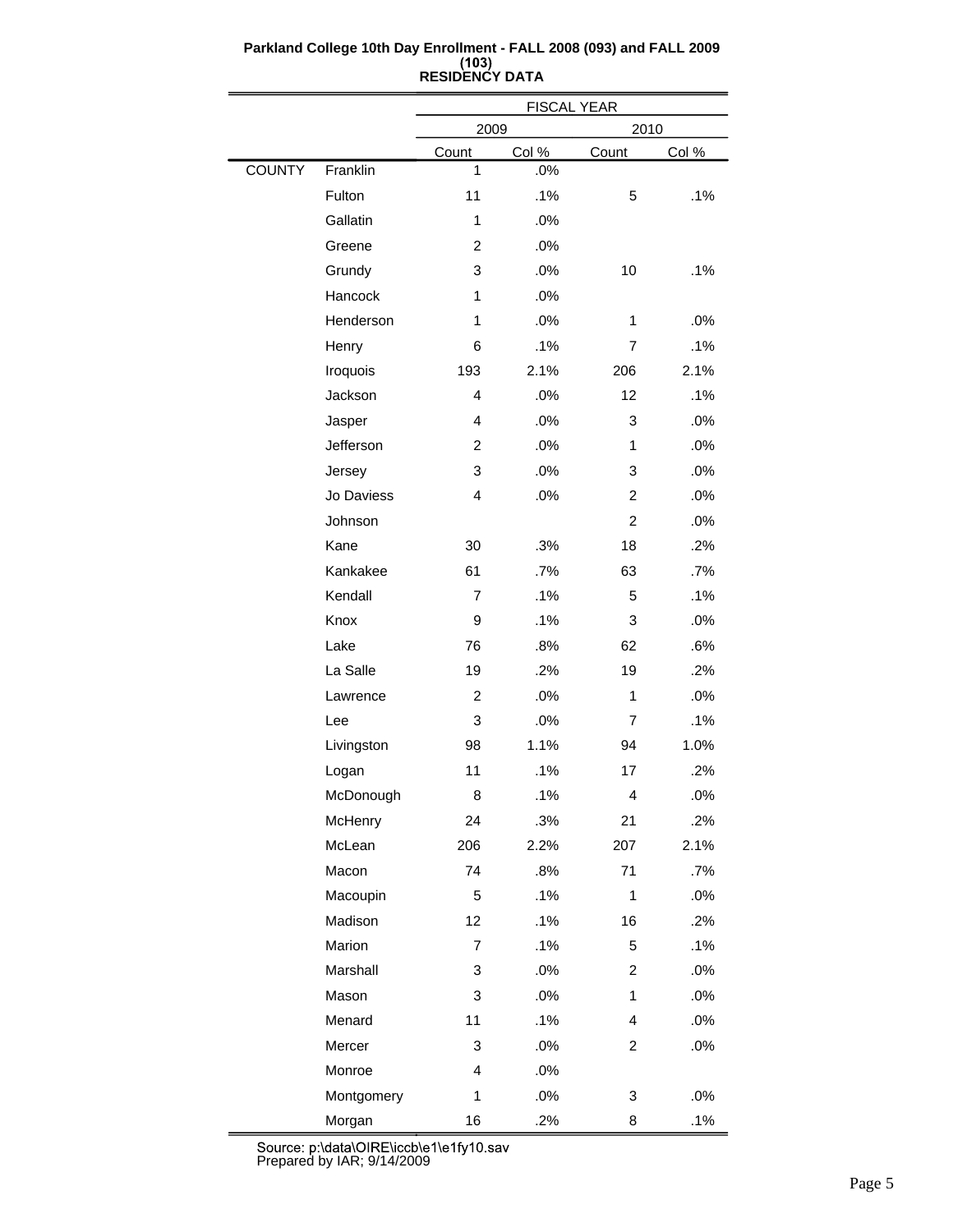|               |                         | <b>FISCAL YEAR</b> |        |                |        |  |  |
|---------------|-------------------------|--------------------|--------|----------------|--------|--|--|
|               |                         | 2009               |        | 2010           |        |  |  |
|               |                         | Count              | Col %  | Count          | Col %  |  |  |
| <b>COUNTY</b> | Moultrie                | 4                  | .0%    | 9              | .1%    |  |  |
|               | Ogle                    | $\overline{c}$     | .0%    | $\overline{7}$ | .1%    |  |  |
|               | Peoria                  | 54                 | .6%    | 37             | .4%    |  |  |
|               | Piatt                   | 402                | 4.3%   | 408            | 4.2%   |  |  |
|               | Pike                    | $\mathbf{1}$       | .0%    | 1              | .0%    |  |  |
|               | Pulaski                 |                    |        | 1              | .0%    |  |  |
|               | Putnam                  | 5                  | .1%    | 3              | .0%    |  |  |
|               | Randolph                | $\overline{c}$     | .0%    | 6              | .1%    |  |  |
|               | Rock Island             | 8                  | .1%    | 6              | .1%    |  |  |
|               | St. Clair               | 26                 | .3%    | 18             | .2%    |  |  |
|               | Sangamon                | 75                 | .8%    | 50             | .5%    |  |  |
|               | Schuyler                | $\overline{c}$     | .0%    | 3              | .0%    |  |  |
|               | Scott                   | $\overline{c}$     | .0%    | 1              | .0%    |  |  |
|               | Shelby                  | 9                  | .1%    | 6              | .1%    |  |  |
|               | <b>Stark</b>            | $\overline{c}$     | .0%    |                |        |  |  |
|               | Stephenson              | 8                  | .1%    | 10             | .1%    |  |  |
|               | Tazewell                | 39                 | .4%    | 19             | .2%    |  |  |
|               | Union                   | 1                  | .0%    |                |        |  |  |
|               | Vermilion               | 175                | 1.9%   | 152            | 1.6%   |  |  |
|               | Wabash                  | $\overline{c}$     | .0%    |                |        |  |  |
|               | Warren                  | 5                  | .1%    | 4              | .0%    |  |  |
|               | Washington              |                    |        | $\overline{c}$ | .0%    |  |  |
|               | Wayne                   | 6                  | .1%    | 1              | .0%    |  |  |
|               | Whiteside               | 10                 | .1%    | 8              | .1%    |  |  |
|               | Will                    | 59                 | .6%    | 57             | .6%    |  |  |
|               | Williamson              | 4                  | .0%    |                |        |  |  |
|               | Winnebago               | 9                  | .1%    | 12             | $.1\%$ |  |  |
|               | Woodford                | 14                 | .2%    | 8              | .1%    |  |  |
|               | Correct/OOState/Foreign | 426                | 4.6%   | 452            | 4.7%   |  |  |
|               | Total                   | 9273               | 100.0% | 9633           | 100.0% |  |  |

Parkland College 10th Day Enrollment - FALL 2008 (093) and FALL 2009 (103)<br>RESIDENCY DATA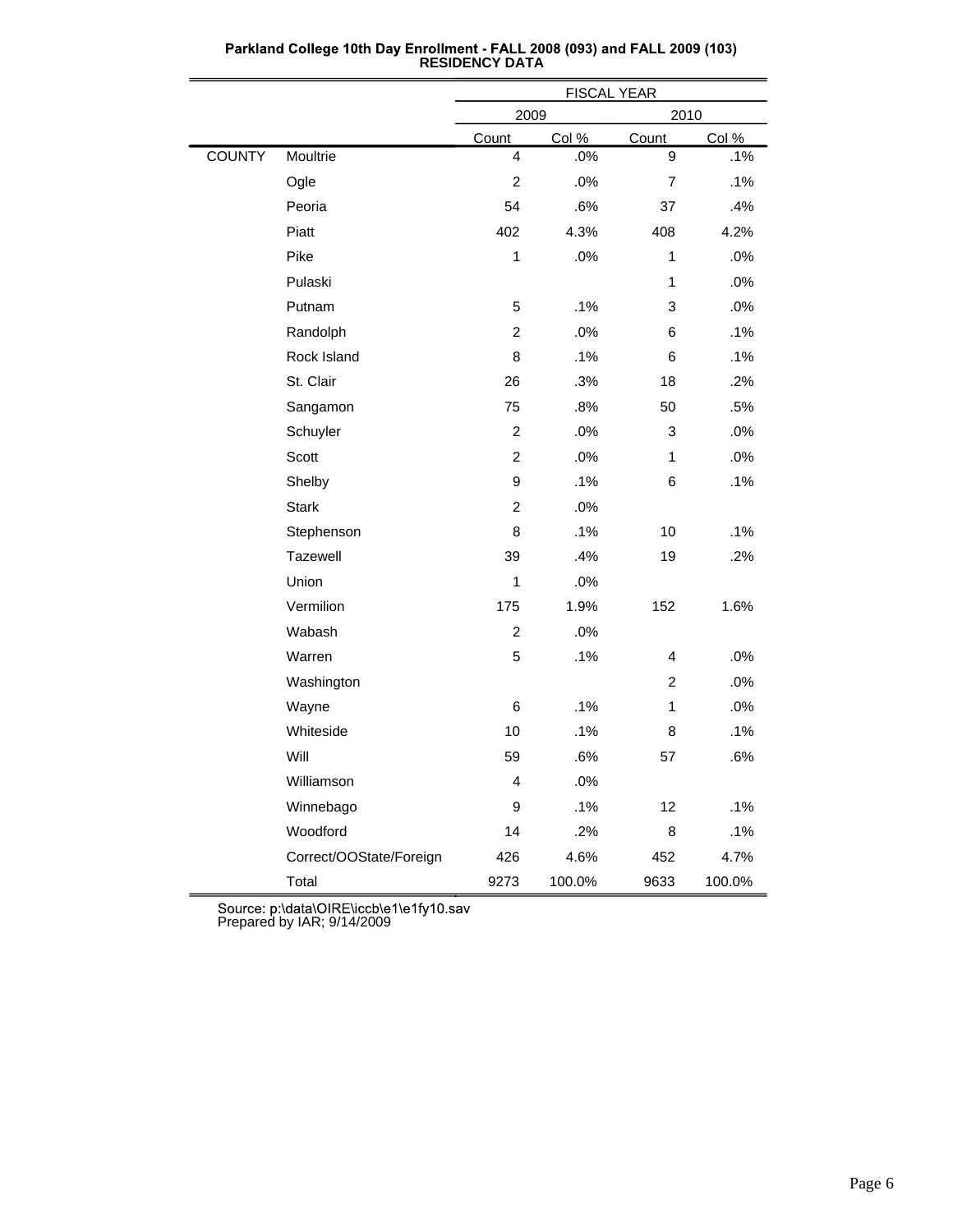|                        |                              | <b>FISCAL YEAR</b> |        |       |        |
|------------------------|------------------------------|--------------------|--------|-------|--------|
|                        |                              | 2009               |        | 2010  |        |
|                        |                              | Count              | Col %  | Count | Col %  |
| <b>OUT-OF-DISTRICT</b> | Total                        | 2089               | 100.0% | 1750  | 100.0% |
|                        | Kaskaskia Coll               | 12                 | .6%    | 11    | .6%    |
|                        | Coll of DuPage               | 74                 | 3.5%   | 65    | 3.7%   |
|                        | <b>Black Hawk Coll</b>       | 15                 | .7%    | 11    | .6%    |
|                        | <b>Triton Coll</b>           | 25                 | 1.2%   | 29    | 1.7%   |
|                        | Sauk Valley Comm Coll        | 17                 | .8%    | 15    | .9%    |
|                        | Danville Area Comm Coll      | 171                | 8.2%   | 170   | 9.7%   |
|                        | City Coll of Chicago         | 372                | 17.8%  | 274   | 15.7%  |
|                        | Elgin Comm College           | 18                 | .9%    | 18    | 1.0%   |
|                        | South Surburban Coll         | 14                 | .7%    | 17    | 1.0%   |
|                        | Rock Valley Coll             | 14                 | .7%    | 24    | 1.4%   |
|                        | William Rainey Harper<br>Col | 47                 | 2.2%   | 43    | 2.5%   |
|                        | Il Valley Comm Coll          | 29                 | 1.4%   | 24    | 1.4%   |
|                        | Il Central Coll              | 105                | 5.0%   | 65    | 3.7%   |
|                        | Prairie State Coll           | 88                 | 4.2%   | 59    | 3.4%   |
|                        | Waubonsee Comm Coll          | 29                 | 1.4%   | 24    | 1.4%   |
|                        | Lake Land Coll               | 117                | 5.6%   | 109   | 6.2%   |
|                        | Carl Sandburg Coll           | 65                 | 3.1%   | 36    | 2.1%   |
|                        | <b>Highland Coomm Coll</b>   | 13                 | .6%    | 13    | .7%    |
|                        | Kankakee Comm Coll           | 137                | 6.6%   | 132   | 7.5%   |
|                        | Rend Lake Coll               | 5                  | .2%    | 3     | .2%    |
|                        | <b>Belleville Area Coll</b>  | 29                 | 1.4%   | 26    | 1.5%   |
|                        | Kishwaukee Coll              | 3                  | .1%    | 8     | .5%    |
|                        | Moraine Valley Comm<br>Coll  | 35                 | 1.7%   | 42    | 2.4%   |
|                        | Joliet Junior Coll           | 58                 | 2.8%   | 48    | 2.7%   |
|                        | Lincoln Land Comm Coll       | 113                | 5.4%   | 71    | 4.1%   |
|                        | Morton College               | 18                 | .9%    | 4     | .2%    |
|                        | <b>McHenry County Coll</b>   | 20                 | 1.0%   | 13    | .7%    |
|                        | Il Eastern Comm Coll         | 18                 | .9%    | 15    | .9%    |
|                        | John A Logan Coll            | 7                  | .3%    | 11    | .6%    |
|                        | Shawnee Comm Coll            | 3                  | .1%    | 5     | .3%    |
|                        | Coll of Lake County          | 72                 | 3.4%   | 52    | 3.0%   |
|                        | Southeastern II Coll         | $\mathbf 1$        | .0%    | 1     | .1%    |
|                        | Spoon River Coll             | 14                 | .7%    | 9     | .5%    |
|                        | Oakton College               | 62                 | 3.0%   | 47    | 2.7%   |
|                        | Lewis & Clark Comm Coll      | 15                 | .7%    | 11    | .6%    |
|                        | Richland Comm Coll           | 84                 | 4.0%   | 89    | 5.1%   |
|                        | John Wood Comm Coll          | 10                 | .5%    | 10    | .6%    |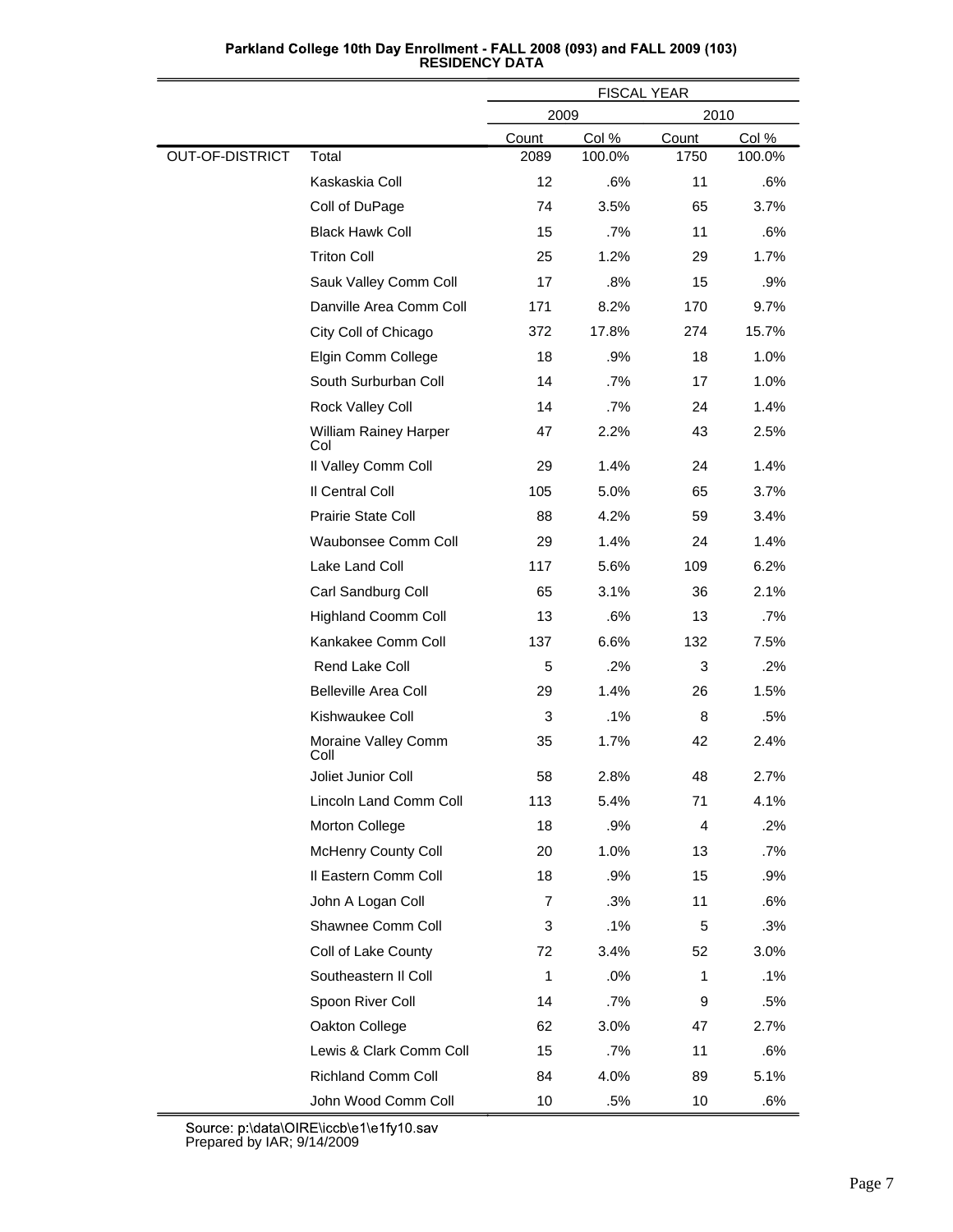| Parkland College 10th Day Enrollment - FALL 2008 (093) and FALL 2009 (103) |  |
|----------------------------------------------------------------------------|--|
| <b>RESIDENCY DATA</b>                                                      |  |

|                                     |                              | <b>FISCAL YEAR</b> |        |       |        |
|-------------------------------------|------------------------------|--------------------|--------|-------|--------|
|                                     |                              | 2009               |        | 2010  |        |
|                                     |                              | Count              | Col %  | Count | Col %  |
| OUT-OF-DISTRICT                     | <b>Heartland Comm Coll</b>   | 158                | 7.6%   | 145   | 8.3%   |
|                                     | State Comm Coll              | 2                  | $.1\%$ | 1     | $.1\%$ |
| <b>DIST INSTRUCT</b><br>ARRANGEMENT | Not shared/not<br>chargeback | 9019               | 97.3%  | 9360  | 97.2%  |
|                                     | Shared from another coll     | 173                | 1.9%   | 197   | 2.0%   |
|                                     | Chargeback                   | 81                 | .9%    | 76    | .8%    |
|                                     | Total                        | 9273               | 100.0% | 9633  | 100.0% |

# Parkland College 10th Day Enrollment - FALL 2008 (093) and FALL 2009 (103)<br>RESIDENCY DATA

|              |                      | <b>FISCAL YEAR</b> |       |                |       |  |  |
|--------------|----------------------|--------------------|-------|----------------|-------|--|--|
|              |                      | 2009               |       | 2010           |       |  |  |
|              |                      | Count              | Col % | Count          | Col % |  |  |
| <b>STATE</b> | Not Reported         |                    |       | 8              | .1%   |  |  |
|              | Alabama              | 3                  | .0%   | 1              | .0%   |  |  |
|              | Arizona              | $\overline{2}$     | .0%   | 3              | .0%   |  |  |
|              | Arkansas             | $\overline{2}$     | .0%   | 1              | .0%   |  |  |
|              | California           | 7                  | .1%   | 11             | .1%   |  |  |
|              | Colorado             | 1                  | .0%   | 3              | .0%   |  |  |
|              | Connecticut          | 1                  | .0%   | 1              | .0%   |  |  |
|              | Delaware             | 1                  | .0%   | 1              | .0%   |  |  |
|              | District of Columbia | 1                  | .0%   | $\overline{2}$ | .0%   |  |  |
|              | Florida              | 4                  | .0%   | 5              | .1%   |  |  |
|              | Georgia              | $\overline{c}$     | .0%   | 5              | .1%   |  |  |
|              | Hawaii               | 1                  | .0%   | 1              | .0%   |  |  |
|              | Idaho                |                    |       | 1              | .0%   |  |  |
|              | Illinois             | 8847               | 95.4% | 9184           | 95.3% |  |  |
|              | Indiana              | 22                 | .2%   | 24             | .2%   |  |  |
|              | lowa                 | 3                  | .0%   | 3              | .0%   |  |  |
|              | Kansas               |                    |       | 1              | .0%   |  |  |
|              | Kentucky             | $\overline{2}$     | .0%   | 1              | .0%   |  |  |
|              | Louisiana            |                    |       | 1              | .0%   |  |  |
|              | Maryland             | 3                  | .0%   | 3              | .0%   |  |  |
|              | Massachusetts        |                    |       | $\mathbf{1}$   | .0%   |  |  |
|              | Michigan             | 6                  | .1%   | 6              | .1%   |  |  |
|              | Minnesota            | $\overline{2}$     | .0%   |                |       |  |  |
|              | Mississippi          | 1                  | .0%   |                |       |  |  |
|              | Missouri             | 6                  | .1%   | 11             | .1%   |  |  |
|              | Montana              | 1                  | .0%   | $\mathbf{1}$   | .0%   |  |  |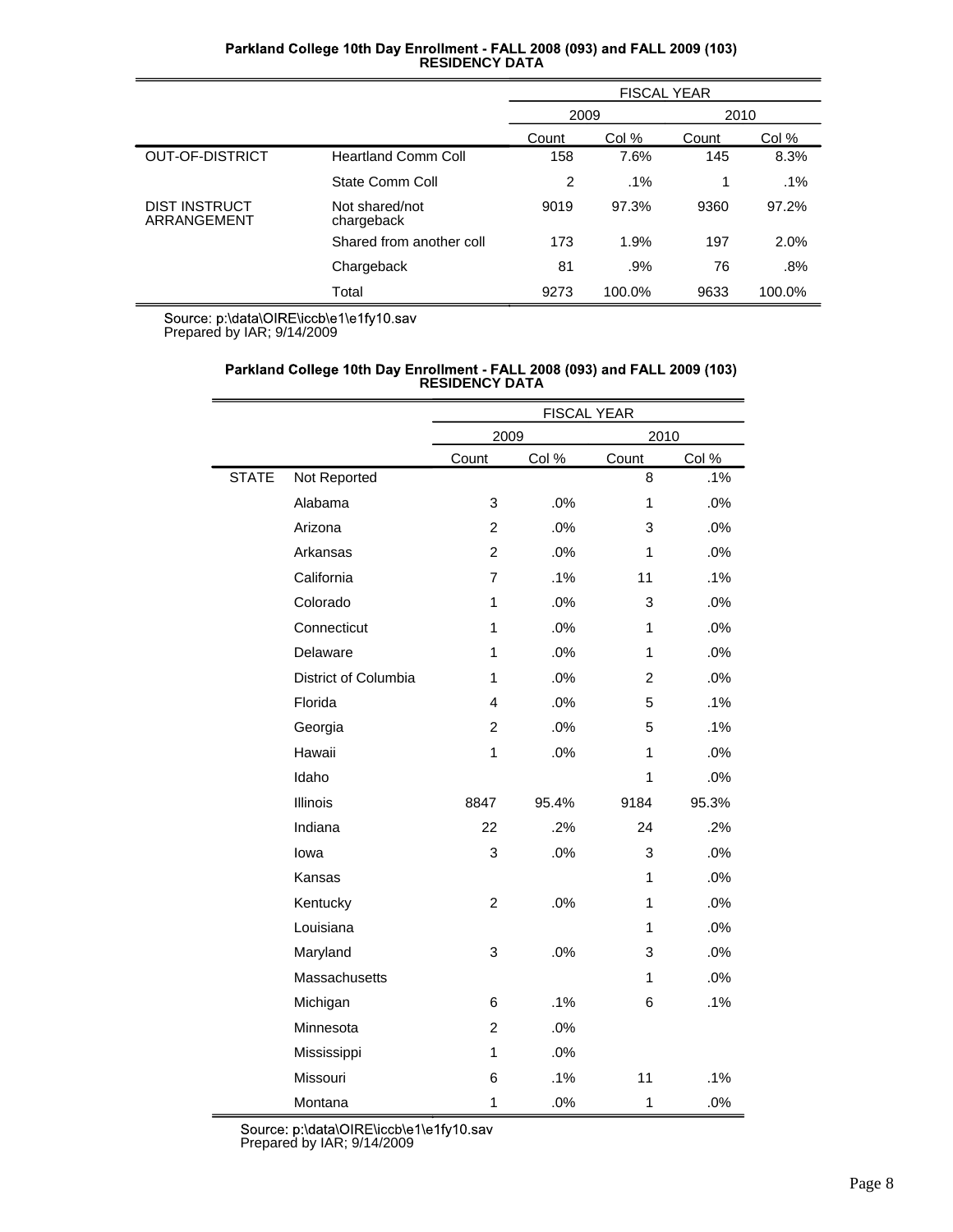|              |                | FISCAL YEAR    |        |                |        |  |
|--------------|----------------|----------------|--------|----------------|--------|--|
|              |                | 2009           |        | 2010           |        |  |
|              |                | Count          | Col %  | Count          | Col %  |  |
| <b>STATE</b> | Nebraska       |                |        | 1              | .0%    |  |
|              | New Jersey     | 4              | .0%    | 6              | .1%    |  |
|              | New Mexico     | 1              | .0%    |                |        |  |
|              | New York       | 1              | .0%    | 6              | .1%    |  |
|              | North Carolina | 1              | .0%    | 2              | .0%    |  |
|              | Ohio           | $\overline{2}$ | .0%    | 8              | .1%    |  |
|              | Oregon         | 1              | .0%    | 1              | .0%    |  |
|              | Pennsylvania   | 2              | .0%    | $\overline{2}$ | .0%    |  |
|              | Rhode Island   | 2              | .0%    |                |        |  |
|              | South Carolina |                |        | 1              | .0%    |  |
|              | Tennessee      | 2              | .0%    |                |        |  |
|              | Texas          | 6              | $.1\%$ | 3              | .0%    |  |
|              | Virginia       | 2              | .0%    | 2              | .0%    |  |
|              | Washington     | $\overline{2}$ | .0%    | $\overline{2}$ | .0%    |  |
|              | Wisconsin      | 4              | .0%    | 7              | .1%    |  |
|              | Wyoming        | 1              | .0%    |                |        |  |
|              | Foreign        | 324            | 3.5%   | 313            | 3.2%   |  |
|              | Total          | 9273           | 100.0% | 9633           | 100.0% |  |

#### **Parkland College 10th Day Enrollment - FALL 2008 (093) and FALL 2009 RESIDENCY DATA**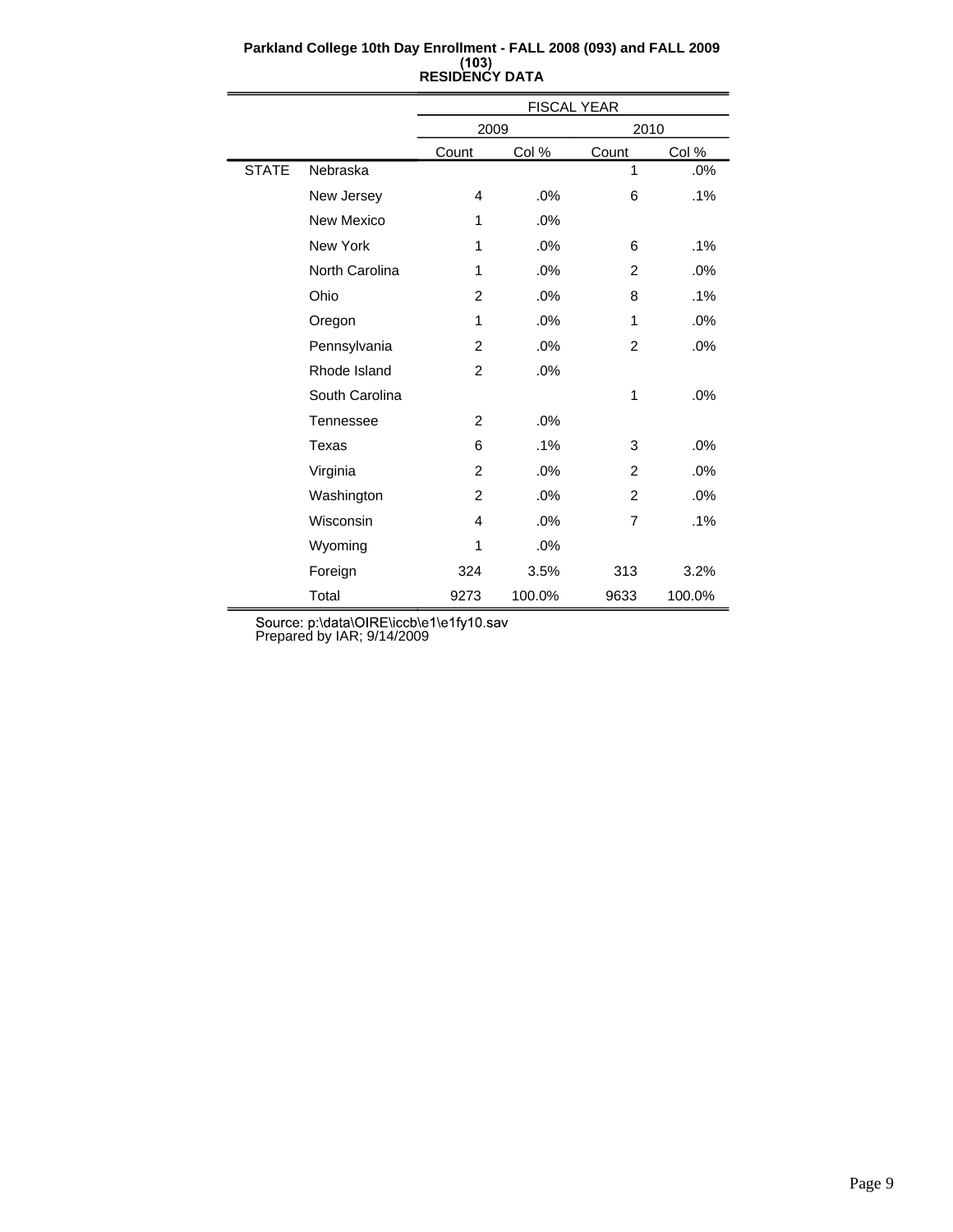|                  |                 | <b>FISCAL YEAR</b> |       |                  |        |  |  |
|------------------|-----------------|--------------------|-------|------------------|--------|--|--|
|                  |                 | 2009               |       |                  | 2010   |  |  |
|                  |                 | Count              | Col % | Count            | Col %  |  |  |
| PROGRAM OF STUDY | <b>B ABGAAS</b> | 4                  | .0%   | 3                | .0%    |  |  |
|                  | <b>B ABKAAS</b> | 10                 | .1%   | 10               | .1%    |  |  |
|                  | <b>B ABLAAS</b> | 50                 | .5%   | 45               | .5%    |  |  |
|                  | <b>B ABLCER</b> |                    |       | 1                | .0%    |  |  |
|                  | <b>B ABMAAS</b> | 34                 | .4%   | 36               | .4%    |  |  |
|                  | <b>B ABRAAS</b> | 8                  | .1%   | 5                | .1%    |  |  |
|                  | <b>B ABTAAS</b> | 3                  | .0%   | 6                | .1%    |  |  |
|                  | <b>B ACCAAS</b> | 115                | 1.2%  | 130              | 1.3%   |  |  |
|                  | <b>B ACCCER</b> | 15                 | .2%   | 19               | .2%    |  |  |
|                  | <b>B AGBCER</b> | 4                  | .0%   | 3                | .0%    |  |  |
|                  | <b>B CCPAAS</b> |                    |       | 3                | .0%    |  |  |
|                  | <b>B CSSAAS</b> | 1                  | .0%   | 1                | .0%    |  |  |
|                  | <b>B EQMAAS</b> | 15                 | .2%   | 21               | .2%    |  |  |
|                  | <b>B EQMCER</b> | 3                  | .0%   | 1                | .0%    |  |  |
|                  | <b>B FLDCER</b> | $\mathbf{1}$       | .0%   | $\overline{c}$   | .0%    |  |  |
|                  | <b>B GISAAS</b> |                    |       | 2                | .0%    |  |  |
|                  | <b>B HIFCER</b> | 5                  | .1%   | 8                | .1%    |  |  |
|                  | <b>B HIHAAS</b> | 24                 | .3%   | 23               | .2%    |  |  |
|                  | <b>B HIRAAS</b> | 48                 | .5%   | 50               | .5%    |  |  |
|                  | <b>B INDCER</b> | 12                 | .1%   | 17               | .2%    |  |  |
|                  | <b>B INTCER</b> | 2                  | .0%   | 6                | .1%    |  |  |
|                  | <b>B MGTAAS</b> | 167                | 1.8%  | 180              | 1.9%   |  |  |
|                  | <b>B MKTAAS</b> | 69                 | .7%   | 55               | .6%    |  |  |
|                  | <b>B OCAAAS</b> | $\overline{c}$     | .0%   |                  |        |  |  |
|                  | C TFLCER        | $\mathbf 1$        | .0%   | 1                | .0%    |  |  |
|                  | E ACRAAS        | 53                 | .6%   | 48               | .5%    |  |  |
|                  | E ACRCER        | 6                  | .1%   | 6                | .1%    |  |  |
|                  | E AFTAAS        | 31                 | .3%   | 24               | .2%    |  |  |
|                  | E AMTCER        | 5                  | .1%   | 3                | $.0\%$ |  |  |
|                  | E AUSCER        | $\mathbf{1}$       | .0%   | 4                | $.0\%$ |  |  |
|                  | E AUTAAS        | 66                 | .7%   | 78               | .8%    |  |  |
|                  | E BCRCER        | 8                  | .1%   | 10               | .1%    |  |  |
|                  | E BLACER        | 4                  | .0%   | $\boldsymbol{9}$ | .1%    |  |  |
|                  | E CCACER        | 122                | 1.3%  | 36               | .4%    |  |  |
|                  | E CCDCER        | $\mathbf{1}$       | .0%   |                  |        |  |  |
|                  | E CDBAAS        | 32                 | .3%   | 30               | .3%    |  |  |
|                  | E CDMAAS        | 61                 | .7%   | 58               | .6%    |  |  |
|                  | E CDSAAS        | 10                 | .1%   | 8                | .1%    |  |  |
|                  | E CIVCER        | 6                  | .1%   | $\overline{7}$   | .1%    |  |  |

Parkland College 10th Day Enrollment - FALL 2008 (093) and FALL 2009 (103)<br>PROGRAM MAJOR AND PREVIOUS COLLEGE EXPERIENCE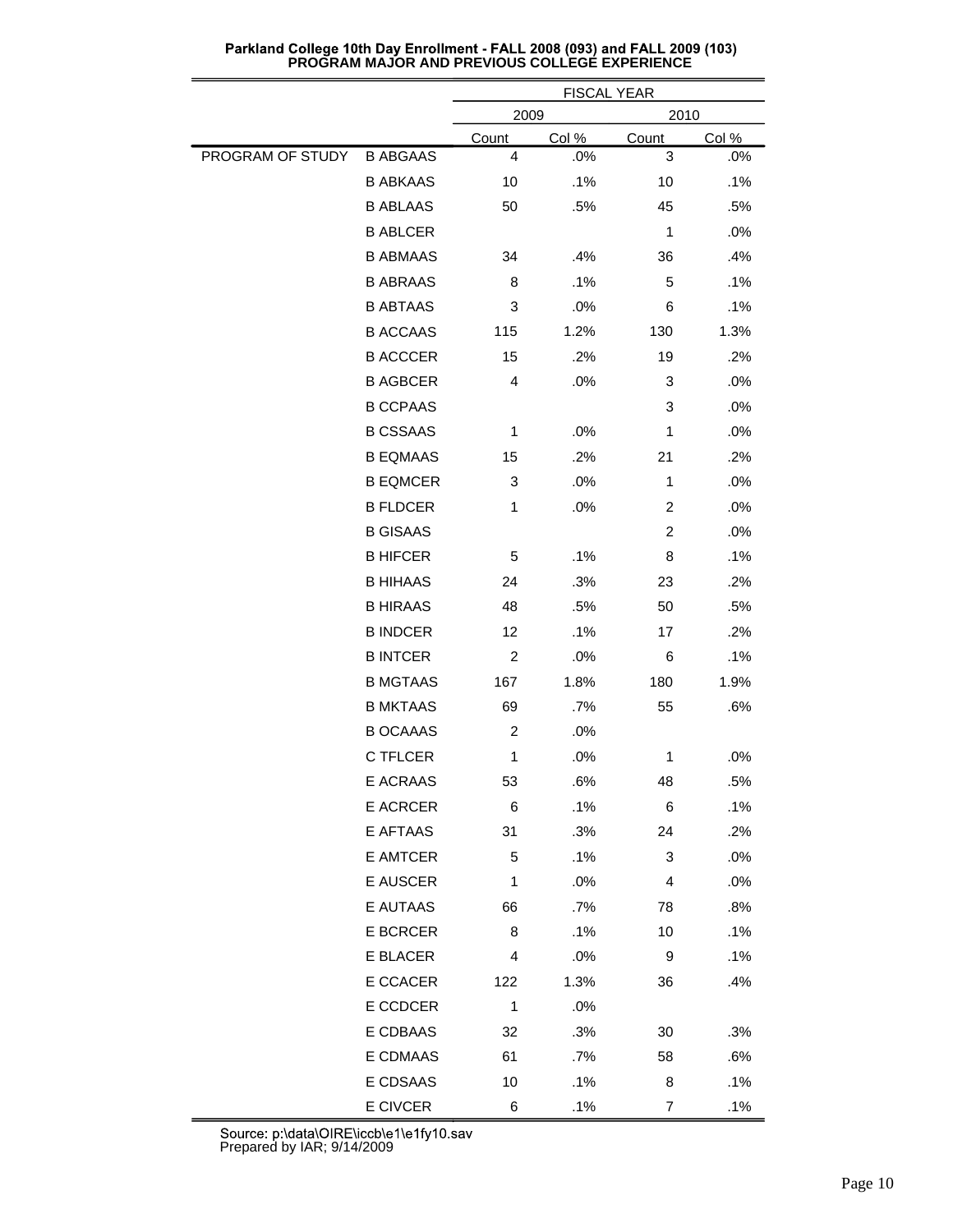|                  |                 |                | <b>FISCAL YEAR</b> |             |       |
|------------------|-----------------|----------------|--------------------|-------------|-------|
|                  |                 | 2009<br>2010   |                    |             |       |
|                  |                 | Count          | Col %              | Count       | Col % |
| PROGRAM OF STUDY | E CMDCER        | 1              | .0%                | 1           | .0%   |
|                  | E CTTAAS        | 5              | .1%                | 3           | .0%   |
|                  | E CWCCER        |                |                    | 1           | .0%   |
|                  | E ECJAAS        | 32             | .3%                | 1           | .0%   |
|                  | E ECSAAS        | 30             | .3%                | 33          | .3%   |
|                  | E ELPCER        | 12             | .1%                | 13          | .1%   |
|                  | E ELTAAS        | 1              | .0%                |             |       |
|                  | E ENSAES        | 175            | 1.9%               | 201         | 2.1%  |
|                  | E GLZCER        | 9              | .1%                |             |       |
|                  | E HVCCER        | 18             | .2%                | 28          | .3%   |
|                  | <b>E IMTCER</b> |                |                    | 33          | .3%   |
|                  | <b>E IRWCER</b> | 27             | .3%                |             |       |
|                  | <b>E LBRCER</b> | 11             | .1%                | 4           | .0%   |
|                  | <b>E MFGAAS</b> | 23             | .2%                | 24          | .2%   |
|                  | <b>E MFTCER</b> | $\overline{c}$ | .0%                | 3           | .0%   |
|                  | <b>E MLLCER</b> | 3              | .0%                |             |       |
|                  | E PDACER        | 22             | .2%                | 2           | .0%   |
|                  | E PETAAS        | 50             | .5%                | 53          | .6%   |
|                  | <b>E PFTCER</b> | 18             | .2%                | 1           | .0%   |
|                  | <b>E SMACER</b> | 11             | .1%                | $\mathbf 1$ | .0%   |
|                  | E TACCER        |                |                    | 2           | .0%   |
|                  | F AADAFA        | 51             | .5%                | 60          | .6%   |
|                  | F AAEAFA        | 18             | .2%                | 14          | .1%   |
|                  | F GDSAAS        | 67             | .7%                | 73          | .8%   |
|                  | <b>F MCBAAS</b> | 30             | .3%                | 31          | .3%   |
|                  | <b>F MCCAAS</b> | 9              | .1%                | 9           | .1%   |
|                  | F MSEAFA        | 25             | .3%                | 16          | .2%   |
|                  | F MSPAFA        | 32             | .3%                | 34          | .4%   |
|                  | <b>G DHGAAS</b> | 67             | .7%                | 68          | .7%   |
|                  | <b>G DTPAAS</b> | 12             | .1%                | 15          | .2%   |
|                  | <b>G DTPCER</b> |                |                    | $\mathbf 1$ | .0%   |
|                  | <b>G EMACER</b> | 1              | .0%                | 3           | .0%   |
|                  | <b>G EMTAAS</b> | $\overline{c}$ | .0%                | 9           | .1%   |
|                  | <b>G EMTCER</b> | 17             | .2%                | 15          | .2%   |
|                  | <b>G MASCER</b> | 41             | .4%                | 38          | .4%   |
|                  | <b>G MSGCER</b> | 20             | .2%                | 17          | .2%   |
|                  | <b>G NASCER</b> | 25             | .3%                | 31          | .3%   |
|                  | <b>G NURAAS</b> | 209            | 2.3%               | 199         | 2.1%  |
|                  | <b>G NURCER</b> | 27             | .3%                | 25          | .3%   |
|                  |                 |                |                    |             |       |

Parkland College 10th Day Enrollment - FALL 2008 (093) and FALL 2009 (103)<br>PROGRAM MAJOR AND PREVIOUS COLLEGE EXPERIENCE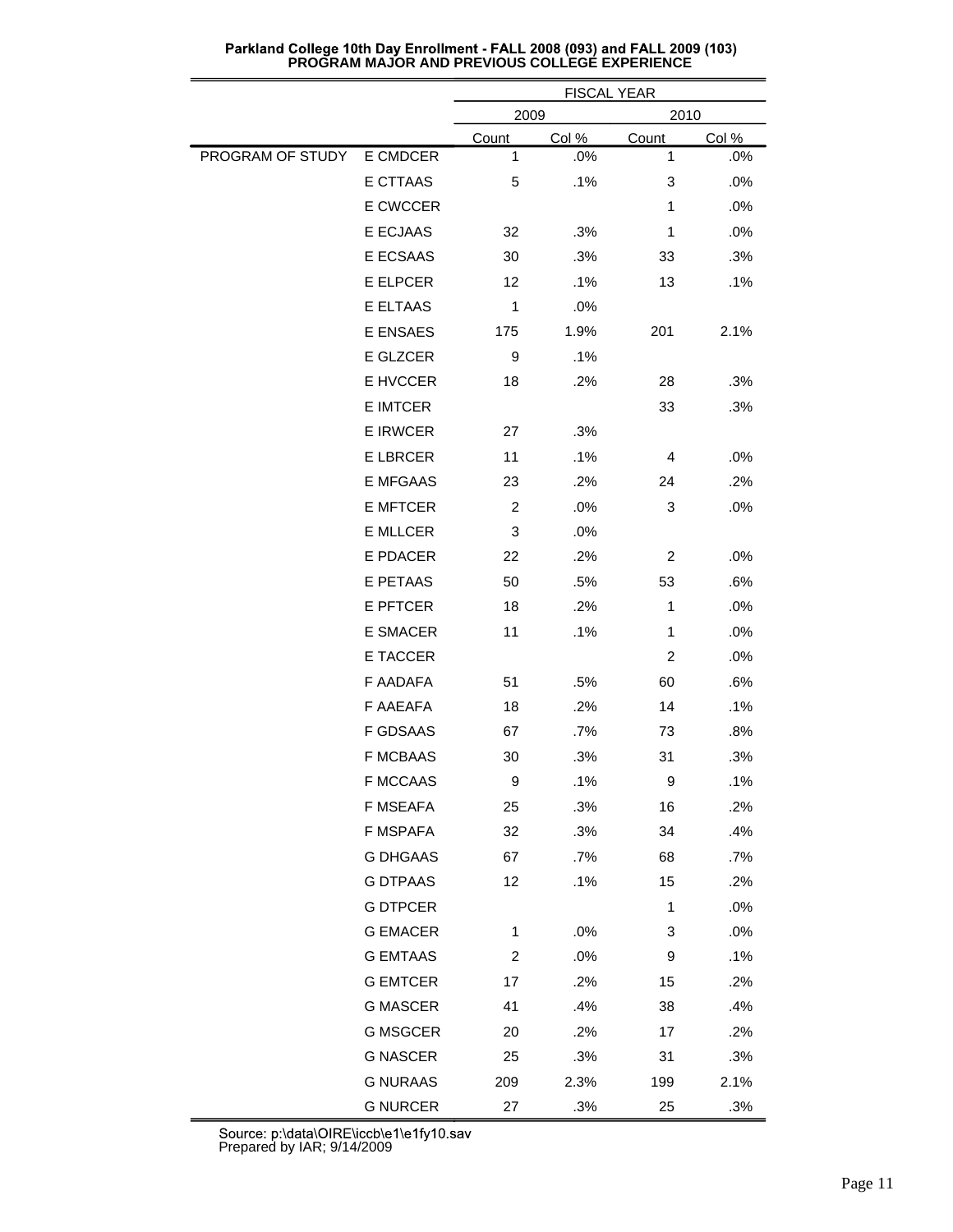|                  |                 |                | <b>FISCAL YEAR</b> |                |       |  |
|------------------|-----------------|----------------|--------------------|----------------|-------|--|
|                  |                 | 2009           |                    |                | 2010  |  |
|                  |                 | Count          | Col %              | Count          | Col % |  |
| PROGRAM OF STUDY | <b>G OTAAAS</b> | 38             | .4%                | 38             | .4%   |  |
|                  | <b>G RTTAAS</b> | 47             | .5%                | 43             | .4%   |  |
|                  | <b>G SURAAS</b> | 30             | .3%                | 32             | .3%   |  |
|                  | <b>G SURCER</b> | 1              | .0%                |                |       |  |
|                  | <b>G VTTAAS</b> | 61             | .7%                | 62             | .6%   |  |
|                  | <b>G XRAAAS</b> | 32             | .3%                | 34             | .4%   |  |
|                  | H GAAAA         | 1286           | 13.9%              | 1420           | 14.7% |  |
|                  | H GAACE         | 1130           | 12.2%              | 1355           | 14.1% |  |
|                  | M CNAAAS        | 1              | .0%                | 1              | .0%   |  |
|                  | <b>M NETCER</b> | 1              | .0%                |                |       |  |
|                  | M VGAAAS        | 1              | .0%                |                |       |  |
|                  | N ASGAS         | 1471           | 15.9%              | 1528           | 15.9% |  |
|                  | N FTRCER        | 3              | .0%                | 15             | .2%   |  |
|                  | OCCUP0199       | 28             | .3%                | 31             | .3%   |  |
|                  | OCCUP0699       | 12             | .1%                | 21             | .2%   |  |
|                  | OCCUP0799       | 406            | 4.4%               | 96             | 1.0%  |  |
|                  | OCCUP1099       | 21             | .2%                | 24             | .2%   |  |
|                  | OCCUP1599       | 6              | .1%                | 13             | .1%   |  |
|                  | OCCUP1799       | 654            | 7.1%               | 786            | 8.2%  |  |
|                  | OCCUP2101       | 28             | .3%                | 26             | .3%   |  |
|                  | OCCUP3199       | 4              | .0%                | 1              | .0%   |  |
|                  | OCCUP4399       | 4              | .0%                | 8              | .1%   |  |
|                  | OCCUP4699       | 51             | .5%                | 16             | .2%   |  |
|                  | OCCUP4799       | 43             | .5%                | 32             | .3%   |  |
|                  | OCCUP4899       | 32             | .3%                | 15             | .2%   |  |
|                  | S CDACER        | 3              | .0%                | 7              | .1%   |  |
|                  | S CHDAAS        | 95             | 1.0%               | 99             | 1.0%  |  |
|                  | S CJSAAS        | 161            | 1.7%               | 170            | 1.8%  |  |
|                  | S FSTAAS        | 45             | .5%                | 42             | .4%   |  |
|                  | S FSTCER        | 5              | .1%                | 3              | .0%   |  |
|                  | S HSTAAS        | 4              | .0%                |                |       |  |
|                  | S PROAAS        | 1              | .0%                |                |       |  |
|                  | <b>T ASPCER</b> | $\mathbf 1$    | .0%                | 2              | .0%   |  |
|                  | <b>T CGRCER</b> |                |                    | $\overline{c}$ | .0%   |  |
|                  | <b>T CISCER</b> | $\overline{2}$ | .0%                | $\overline{c}$ | .0%   |  |
|                  | T CMSAAS        | 33             | .4%                | 44             | .5%   |  |
|                  | <b>T CNAAAS</b> | 73             | .8%                | 102            | 1.1%  |  |
|                  | <b>T CPLAAS</b> | 27             | .3%                | 39             | .4%   |  |
|                  | <b>T CSMCER</b> | $\overline{c}$ | .0%                | 1              | .0%   |  |

Parkland College 10th Day Enrollment - FALL 2008 (093) and FALL 2009 (103)<br>PROGRAM MAJOR AND PREVIOUS COLLEGE EXPERIENCE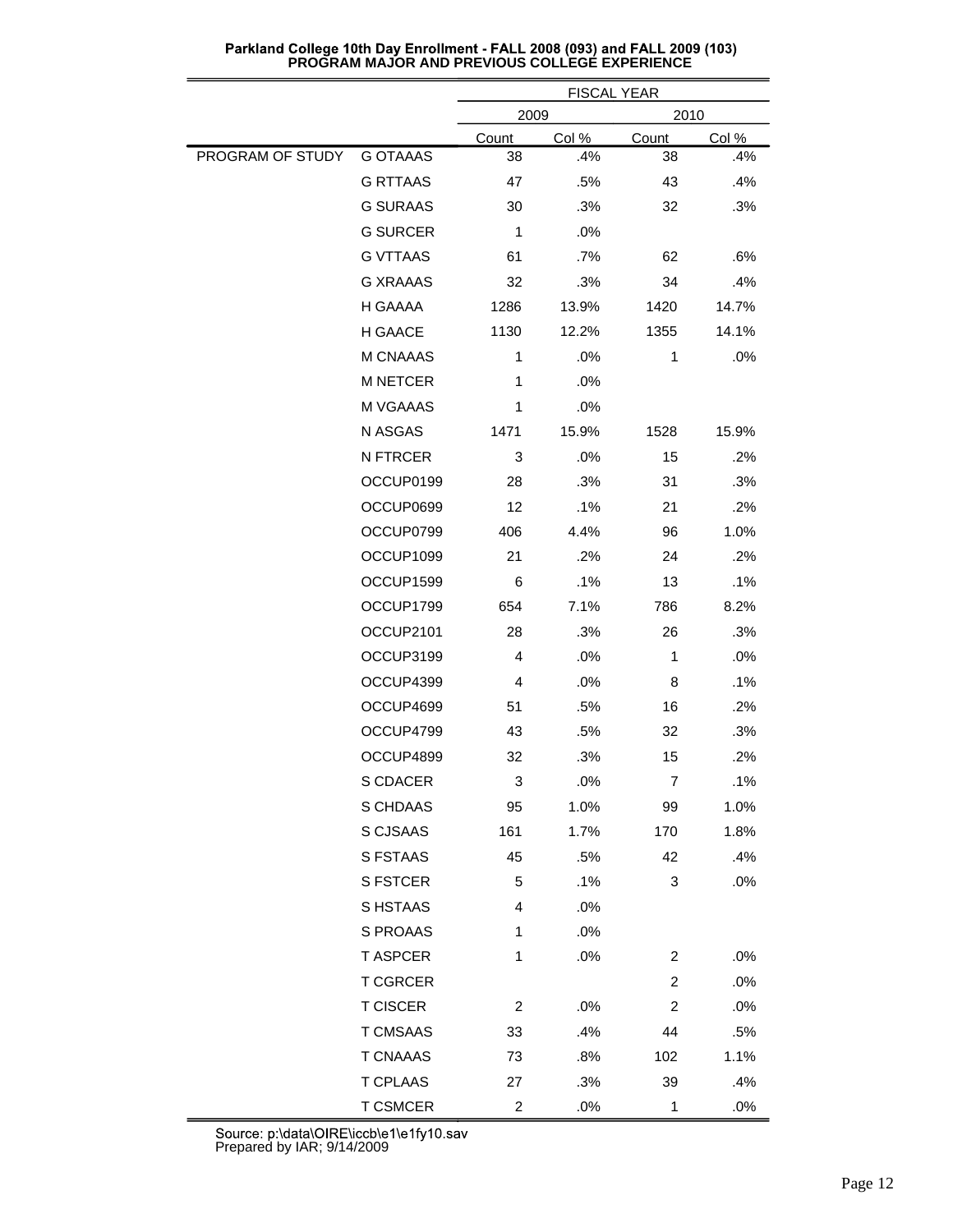|                  |                  |                | <b>FISCAL YEAR</b> |                |        |  |
|------------------|------------------|----------------|--------------------|----------------|--------|--|
|                  |                  | 2009           |                    | 2010           |        |  |
|                  |                  | Count          | Col %              | Count          | Col %  |  |
| PROGRAM OF STUDY | <b>T CSSAAS</b>  | 1              | .0%                | 1              | .0%    |  |
|                  | T DGMAAS         | 85             | .9%                | 92             | 1.0%   |  |
|                  | <b>T IPRCER</b>  |                |                    | $\overline{7}$ | .1%    |  |
|                  | <b>TLINCER</b>   | 1              | .0%                |                |        |  |
|                  | <b>T MSACER</b>  | 1              | .0%                | 6              | .1%    |  |
|                  | <b>T MSNCER</b>  | 1              | .0%                |                |        |  |
|                  | <b>T MSOCER</b>  | $\overline{c}$ | .0%                | 4              | .0%    |  |
|                  | <b>T NETCER</b>  | 1              | .0%                | 2              | .0%    |  |
|                  | T OCAAAS         | 72             | .8%                | 82             | .9%    |  |
|                  | T OCPCER         | 1              | .0%                |                |        |  |
|                  | T OCTCER         | 7              | .1%                | 6              | .1%    |  |
|                  | T ODBCER         | 5              | .1%                |                |        |  |
|                  | T OOSCER         | $\mathbf{1}$   | .0%                | 4              | .0%    |  |
|                  | <b>T VGAAAS</b>  | 9              | .1%                | 4              | .0%    |  |
|                  | <b>T VGPAAS</b>  | 1              | .0%                |                |        |  |
|                  | <b>TVGWCER</b>   |                |                    | $\overline{c}$ | .0%    |  |
|                  | <b>T WSDAAS</b>  | 1              | .0%                | 1              | .0%    |  |
|                  | <b>T WSMCER</b>  | $\overline{c}$ | .0%                | 4              | .0%    |  |
|                  | <b>VOCSK1600</b> | 45             | .5%                | 65             | .7%    |  |
|                  | <b>VOCSK1607</b> | 8              | .1%                | 27             | .3%    |  |
|                  | <b>VOCSK1614</b> | 82             | .9%                | 88             | .9%    |  |
|                  | <b>VOCSK1616</b> | 12             | .1%                | 10             | .1%    |  |
|                  | <b>VOCSK1617</b> |                |                    | 1              | .0%    |  |
|                  | X CDLCER         | $\mathbf 1$    | .0%                | 3              | .0%    |  |
|                  | Y AB1CE          |                |                    | $\mathbf{1}$   | .0%    |  |
|                  | Y AB2CE          | 3              | .0%                | 1              | .0%    |  |
|                  | Y AB3CE          | 15             | .2%                | 12             | .1%    |  |
|                  | Y AB4CE          | 24             | .3%                | 20             | .2%    |  |
|                  | Y AS5CE          | 16             | .2%                | 10             | .1%    |  |
|                  | Y AS6CE          | 8              | .1%                | $\overline{4}$ | .0%    |  |
|                  | Y EL1CE          | 14             | .2%                | 13             | .1%    |  |
|                  | Y EL2CE          | 51             | .5%                | 46             | .5%    |  |
|                  | Y EL3CE          | 15             | .2%                | 15             | .2%    |  |
|                  | Y EL4CE          | 25             | .3%                | 13             | .1%    |  |
|                  | Y EL5CE          | 28             | .3%                | 9              | .1%    |  |
|                  | Y EL6CE          | $\,6$          | .1%                | 1              | .0%    |  |
|                  | Y ELICE          | 1              | .0%                | 1              | .0%    |  |
|                  | Y GSUAGS         | 783            | 8.4%               | 957            | 9.9%   |  |
|                  |                  |                |                    |                |        |  |
|                  | Total            | 9273           | 100.0%             | 9633           | 100.0% |  |

Parkland College 10th Day Enrollment - FALL 2008 (093) and FALL 2009 (103)<br>PROGRAM MAJOR AND PREVIOUS COLLEGE EXPERIENCE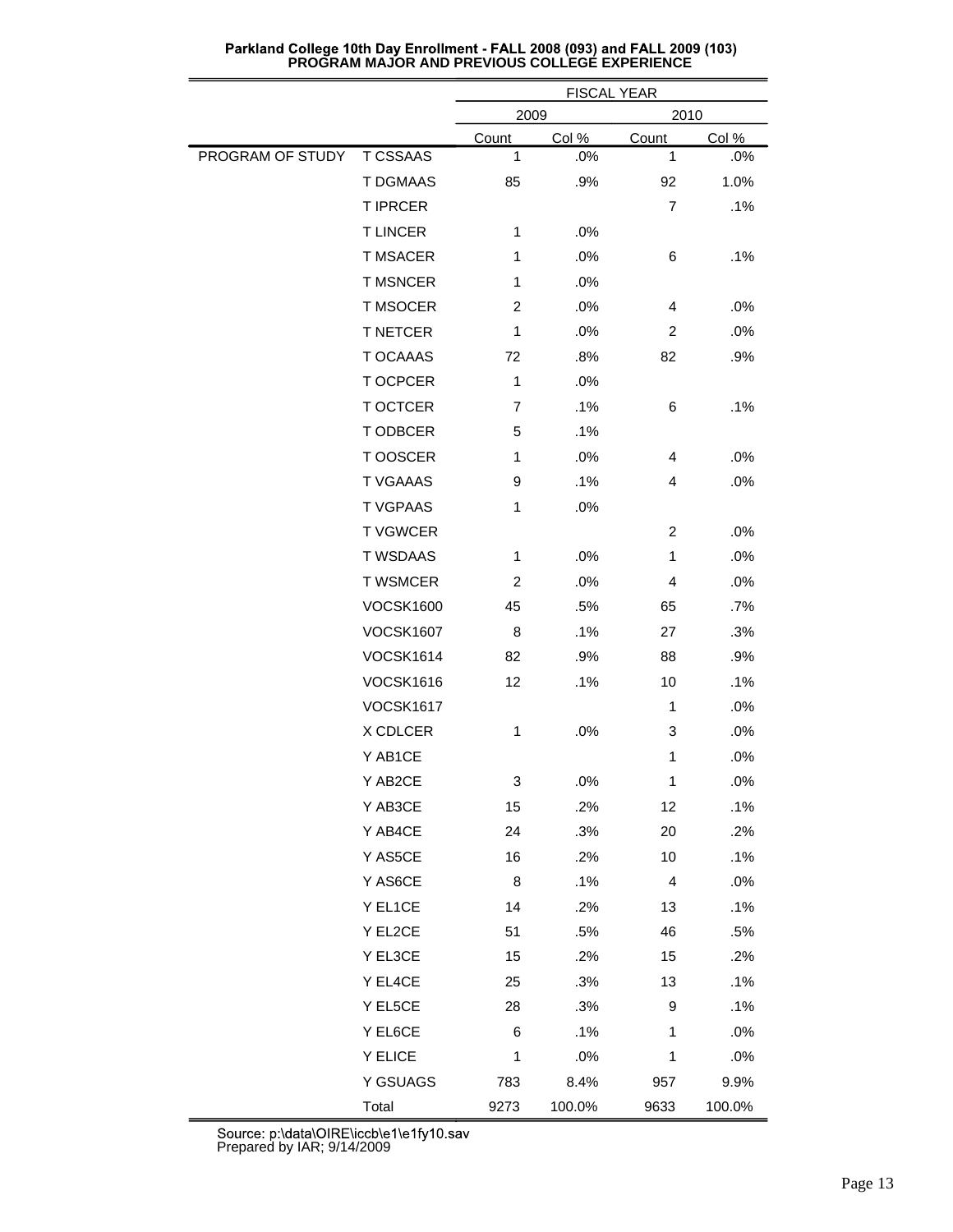|                                         |                                                  | <b>FISCAL YEAR</b> |        |                           |        |
|-----------------------------------------|--------------------------------------------------|--------------------|--------|---------------------------|--------|
|                                         |                                                  | 2009<br>2010       |        |                           |        |
|                                         |                                                  | Count              | Col %  | Count                     | Col %  |
| PREVIOUS INSTITUTION<br><b>ATTENDED</b> | Total                                            | 987                | 100.0% | 1211                      | 100.0% |
|                                         | Unknown Institution                              | 8                  | .8%    |                           |        |
|                                         | American Academy of Art                          | 1                  | $.1\%$ |                           |        |
|                                         | <b>Aurora University</b>                         | 1                  | .1%    |                           |        |
|                                         | <b>Belleville Area College</b>                   | 3                  | .3%    |                           |        |
|                                         | <b>Black Hawk College-East</b>                   |                    |        | 5                         | .4%    |
|                                         | <b>Black Hawk College-</b><br><b>Quad Cities</b> | 3                  | .3%    | 3                         | .2%    |
|                                         | <b>Blackburn College</b>                         | 1                  | .1%    | 1                         | $.1\%$ |
|                                         | <b>Bradley University</b>                        |                    |        | 3                         | .2%    |
|                                         | Carl Sandburg College                            | 3                  | .3%    | 2                         | .2%    |
|                                         | <b>Chicago State University</b>                  | 1                  | .1%    | 1                         | $.1\%$ |
|                                         | College of DuPage                                | 13                 | 1.3%   | 10                        | .8%    |
|                                         | College of Lake County                           | 9                  | .9%    | 11                        | .9%    |
|                                         | College of St. Francis                           |                    |        | 1                         | $.1\%$ |
|                                         | Columbia College                                 | 1                  | .1%    | 7                         | .6%    |
|                                         | Concordia College                                | 1                  | .1%    |                           |        |
|                                         | Danville Area Comm.<br>College                   | 28                 | 2.8%   |                           |        |
|                                         | Danville Area Community<br>College               |                    |        | 48                        | 4.0%   |
|                                         | DePaul University                                |                    |        | 3                         | .2%    |
|                                         | DeVry Institute of<br>Technology - Chicago       | 3                  | .3%    |                           |        |
|                                         | DeVry Institute of<br>Technology - Lombard       |                    |        | 1                         | .1%    |
|                                         | <b>East-West University</b>                      |                    |        | 1                         | .1%    |
|                                         | <b>Eastern Illinois University</b>               | 20                 | 2.0%   | 33                        | 2.7%   |
|                                         | <b>Elgin Community College</b>                   | $\overline{1}$     | .1%    | $\ensuremath{\mathsf{3}}$ | .2%    |
|                                         | <b>Elmhurst College</b>                          | 1                  | .1%    | 3                         | .2%    |
|                                         | Eureka College                                   | 4                  | .4%    | 1                         | .1%    |
|                                         | Greenville College                               | 2                  | .2%    | 1                         | .1%    |
|                                         | Harold Washington<br>College (Loop College)      | $\overline{4}$     | .4%    | 6                         | .5%    |
|                                         | Harrington Institute of<br>Interior Design       | 1                  | .1%    |                           |        |
|                                         | Harry S Truman College                           | $\overline{c}$     | .2%    | 4                         | .3%    |
|                                         | <b>Highland Community</b><br>College             | 1                  | .1%    | $\mathbf 5$               | .4%    |
|                                         | Illinois Benedictine<br>College                  | 1                  | .1%    |                           |        |
|                                         | Illinois Central College                         | 10                 | 1.0%   | 16                        | 1.3%   |
|                                         | Illinois College                                 | 1                  | .1%    | 1                         | .1%    |
|                                         | Illinois Inst. of Technology                     | 1                  | .1%    |                           |        |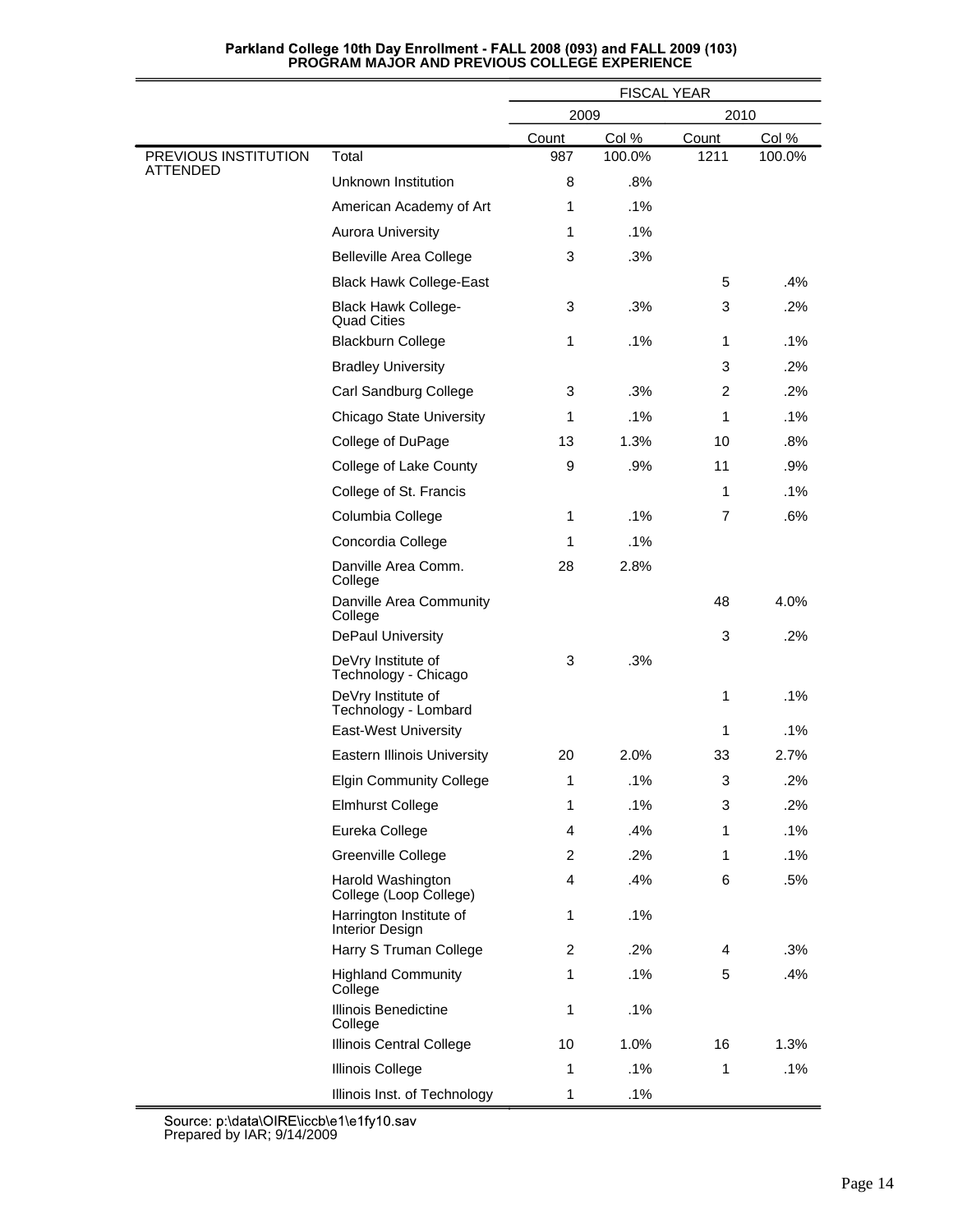|                                         |                                                    | <b>FISCAL YEAR</b> |       |                |        |
|-----------------------------------------|----------------------------------------------------|--------------------|-------|----------------|--------|
|                                         |                                                    | 2009<br>2010       |       |                |        |
|                                         |                                                    | Count              | Col % | Count          | Col %  |
| PREVIOUS INSTITUTION<br><b>ATTENDED</b> | <b>Illinois State University</b>                   | 23                 | 2.3%  | 30             | 2.5%   |
|                                         | Illinois Valley Comm.<br>College                   | 10                 | 1.0%  |                |        |
|                                         | <b>Illinois Valley Community</b><br>College        |                    |       | 5              | .4%    |
|                                         | Illinois Wesleyan<br>University                    | 5                  | .5%   | 5              | .4%    |
|                                         | International Academy of<br>Merchandise and Design |                    |       | 1              | .1%    |
|                                         | John A. Logan College                              | 6                  | .6%   | 8              | .7%    |
|                                         | John Wood Community<br>College                     | 3                  | .3%   | 4              | .3%    |
|                                         | Joliet Junior College                              | $\overline{7}$     | .7%   | 11             | .9%    |
|                                         | Kankakee Community<br>College                      | 24                 | 2.4%  | 27             | 2.2%   |
|                                         | Kaskaskia College                                  | 3                  | .3%   | 6              | .5%    |
|                                         | Kennedy-King College                               | 3                  | .3%   | 4              | .3%    |
|                                         | Kishwaukee College                                 |                    |       | 6              | .5%    |
|                                         | Knox College                                       | $\overline{2}$     | .2%   |                |        |
|                                         | Lake Land College                                  | 41                 | 4.2%  | 40             | 3.3%   |
|                                         | Lewis & Clark Community<br>College                 | 3                  | .3%   | $\overline{4}$ | .3%    |
|                                         | <b>Lewis University</b>                            | 2                  | .2%   | 1              | .1%    |
|                                         | Lincoln Christian College                          | 5                  | .5%   | 4              | .3%    |
|                                         | Lincoln College                                    | 5                  | .5%   | 11             | .9%    |
|                                         | Lincoln Land Comm.<br>College                      | 20                 | 2.0%  |                |        |
|                                         | <b>Lincoln Land Community</b><br>College           |                    |       | 16             | 1.3%   |
|                                         | Lincoln Trail College                              | 2                  | .2%   | 6              | .5%    |
|                                         | Loyola University of<br>Chicago                    | $\mathbf{1}$       | .1%   |                |        |
|                                         | MacCormac College                                  | 1                  | .1%   |                |        |
|                                         | MacMurray College                                  | 3                  | .3%   | 2              | .2%    |
|                                         | Malcolm X College                                  | $\mathbf{1}$       | .1%   | $\overline{c}$ | .2%    |
|                                         | <b>McHenry County College</b>                      | 5                  | .5%   | 5              | .4%    |
|                                         | McKendree College                                  | $\mathbf{1}$       | .1%   |                |        |
|                                         | Metropolitan Business<br>College                   |                    |       | $\mathbf{1}$   | .1%    |
|                                         | Midstate College                                   |                    |       | $\overline{c}$ | .2%    |
|                                         | <b>Millikin University</b>                         | 10                 | 1.0%  | 8              | .7%    |
|                                         | Monmouth College                                   |                    |       | $\overline{c}$ | .2%    |
|                                         | Moraine Valley Comm.<br>College                    | 7                  | .7%   | 6              | .5%    |
|                                         | Morton College                                     | $\mathbf{1}$       | .1%   | $\overline{c}$ | $.2\%$ |
|                                         | North Central College                              |                    |       | 3              | .2%    |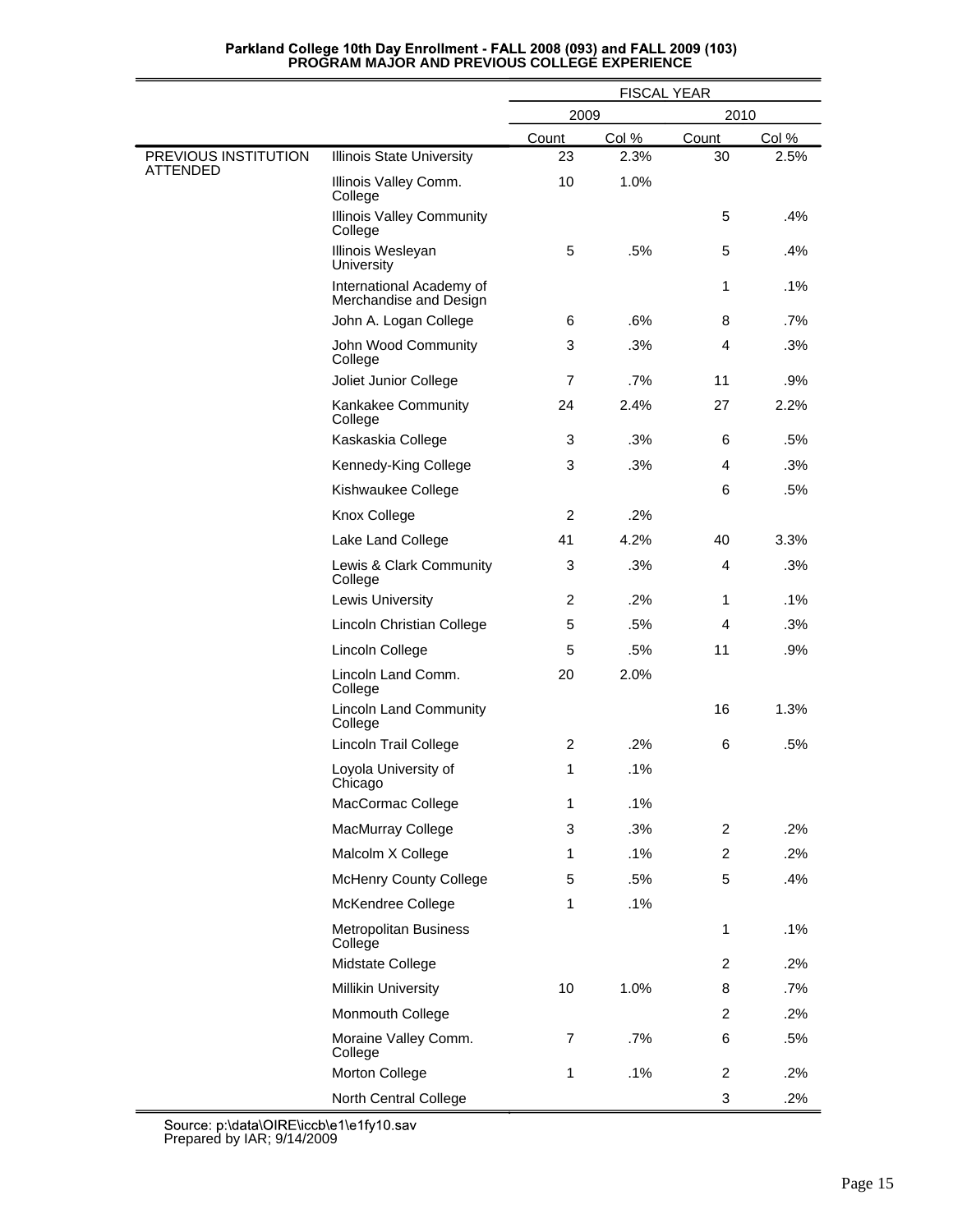|                                         |                                                                 | <b>FISCAL YEAR</b> |       |                |        |
|-----------------------------------------|-----------------------------------------------------------------|--------------------|-------|----------------|--------|
|                                         |                                                                 | 2009               |       | 2010           |        |
|                                         |                                                                 | Count              | Col % | Count          | Col %  |
| PREVIOUS INSTITUTION<br><b>ATTENDED</b> | North Park Coll. & Theol.<br>Seminary                           | $\overline{2}$     | .2%   | 1              | .1%    |
|                                         | Northeastern Illinois<br>University                             | 6                  | .6%   | 2              | .2%    |
|                                         | Northern Illinois<br><b>University</b>                          | 5                  | .5%   | 13             | 1.1%   |
|                                         | Northwestern Bus. Col.<br>Chicago                               |                    |       | 1              | .1%    |
|                                         | Northwestern University                                         | 1                  | .1%   | 1              | .1%    |
|                                         | Oakton Community<br>College                                     | 6                  | .6%   | 11             | .9%    |
|                                         | Olive-Harvey College                                            | 1                  | .1%   | $\overline{7}$ | .6%    |
|                                         | Olivet Nazarene College                                         | 1                  | .1%   | 1              | .1%    |
|                                         | <b>Olney Central College</b>                                    |                    |       | $\overline{7}$ | .6%    |
|                                         | Prairie State College                                           | 5                  | .5%   | 10             | .8%    |
|                                         | Quincy College                                                  | 1                  | .1%   |                |        |
|                                         | Rend Lake College                                               | 1                  | .1%   | 4              | .3%    |
|                                         | Richard J. Daley College                                        | $\overline{2}$     | .2%   | 5              | .4%    |
|                                         | <b>Richland Community</b><br>College                            | 19                 | 1.9%  | 31             | 2.6%   |
|                                         | Robert Morris College                                           |                    |       | 3              | .2%    |
|                                         | Rock Valley College                                             | 4                  | .4%   | $\overline{c}$ | .2%    |
|                                         | Rosary College                                                  | 2                  | .2%   |                |        |
|                                         | Sauk Valley Community<br>College                                | $\overline{4}$     | .4%   | 2              | .2%    |
|                                         | School of the Art Institute<br>of Chi                           | 1                  | .1%   | $\overline{c}$ | .2%    |
|                                         | <b>Shawnee Community</b><br>College                             | 1                  | .1%   |                |        |
|                                         | SIU Carbondale                                                  | 23                 | 2.3%  | 30             | 2.5%   |
|                                         | <b>SIU Edwardsville</b>                                         | 4                  | .4%   | $\overline{7}$ | .6%    |
|                                         | South Suburban College<br>of Cook County (Thornton<br>Community | 5                  | .5%   | $\overline{7}$ | .6%    |
|                                         | Southeastern Illinois<br>College                                | 1                  | .1%   | 1              | $.1\%$ |
|                                         | Southwestern Illinois<br>College                                |                    |       | 5              | .4%    |
|                                         | Spoon River College                                             | $\overline{c}$     | .2%   | $\mathbf{1}$   | .1%    |
|                                         | Springfield College in<br>Illinois                              | 1                  | .1%   |                |        |
|                                         | St. Xavier College                                              |                    |       | $\overline{2}$ | .2%    |
|                                         | <b>Trinity Christian College</b>                                |                    |       | 1              | .1%    |
|                                         | <b>Trinity College</b>                                          | $\mathbf{1}$       | .1%   |                |        |
|                                         | <b>Triton College</b>                                           | $\overline{4}$     | .4%   | 5              | .4%    |
|                                         | U of I - Chicago                                                | 6                  | .6%   | 6              | .5%    |
|                                         | U of I - Springfield                                            |                    |       | $\overline{7}$ | .6%    |